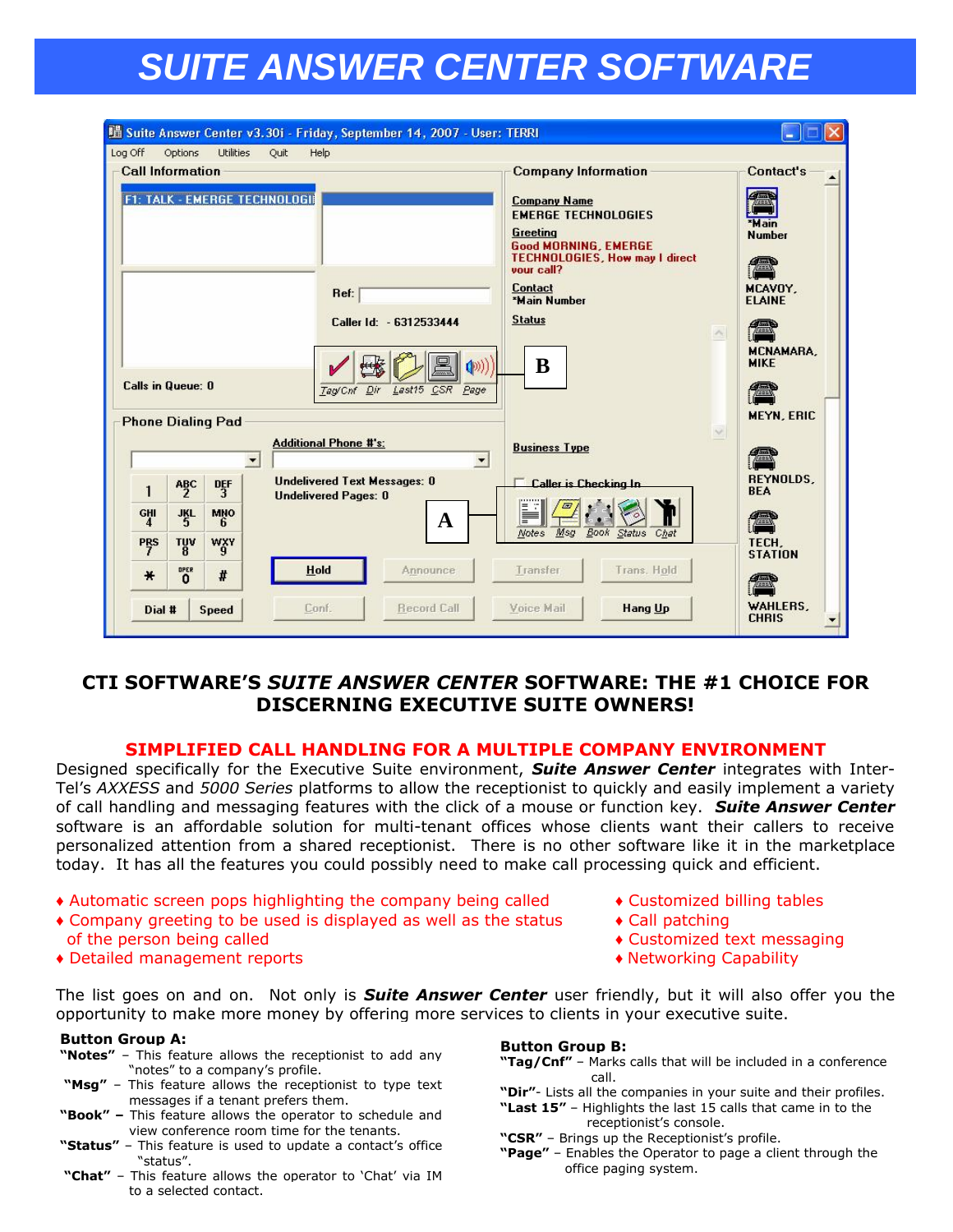## **SOFTWARE BENEFITS**

## **Management Benefits:**

**Make More Money** - By utilizing *Suite Answer Center's* billing feature.

**Business Information at Your Fingertips -** Detailed management reports give an in-depth business overview, including response time for each call, average time in queue and number of abandoned calls.

**Versatile** - *Suite Answer Center* software can be used in a standalone console application or with multiple consoles sharing a common database.

**Save Money** – *Suite Answer Center* is so easy to use, there is minimum operator training required and one operator can do the job of two.

**NEW! Easy conference room scheduling** - CTI's Conference Room booking feature allows your operator to see the rooms and times available at a glance directly on her console.

**Virtual Opportunities** - Generate residual income by expanding your walls. Voice over IP phone rental, Answering Service-Call Overflow

## **Operator Benefits:**

An immediate **pop-up screen** shows the company profile and how the client wants the calls handled, i.e. station transfer, voice mail, announce a call, record-a-call, and transfer capability both inside and outside the office. The screen also shows the current activity of all extensions.

Transfer calls to a client's extension or voice mail by just clicking on a button with a mouse or using a function key.

A call can be **Announced** internally as well as transferred to an outside phone number

Client calls can be patched to the outside to their cell phone or any other number provided by the client.

**Record-a-call** allows calls to be recorded verbatim directly into client's voice mailbox.

**Typed Text Messages** can also be taken if the client prefers and customized to their needs.

**NEW!** The operator can set up and view conference room time scheduled for clients.

**Integrated MAPI E-Mail**

## **Client Benefits/Personalized Options:**

Your clients benefit from the ability to **personalize greetings**, **retrieve messages at any time**, **set voice mail mode** and **record and distribute messages**.

Clients have the ability to **change their status and call forwarding** via their phone or through CTI's web integration from a remote location.

Clients can reserve conference room time through the CTI Conference Room Booking feature via CTI's web integration.

Clients can receive either **alpha**/**numeric pages**

**NEW! SMS Paging Service -** Text messages can be sent to a client's cell phone or Blackberry.

**♦** Client's calls can be **patched** outside the office to their cell phone, home phone, etc.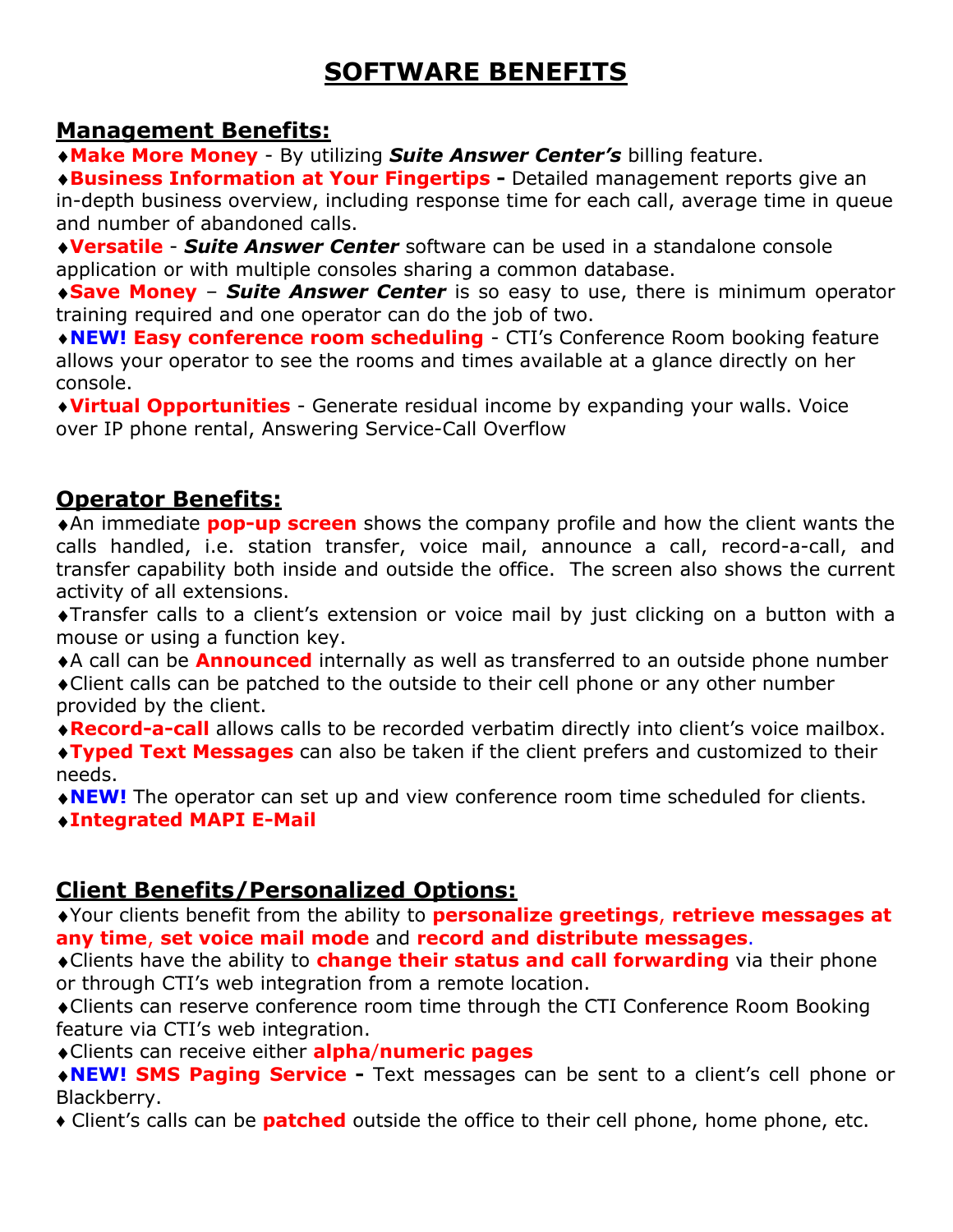# *NEW FEATURE*

# **Suite Answer Center's Conference Room Booking Module**

|                                           |                       | Calendar             |           |           |                     |           |             |           |           |                  |  |
|-------------------------------------------|-----------------------|----------------------|-----------|-----------|---------------------|-----------|-------------|-----------|-----------|------------------|--|
| Schedule Info:                            |                       |                      | Monday,   | Tuesday,  | Wednesday Thursday, |           | Friday, Sep | Saturday, | Sunday,   | $\blacktriangle$ |  |
| Suite #:                                  |                       |                      | Sep 17 07 | Sep 18 07 | Sep 19 07           | Sep 20 07 | 21 07       | Sep 22.07 | Sep 23 07 |                  |  |
| $\overline{\mathbf{E}}$ and<br>LG CONFERE |                       | 09:00 AM             |           |           |                     |           |             |           |           |                  |  |
|                                           |                       | 09:30 AM             |           |           |                     |           |             |           |           |                  |  |
| Date:                                     |                       | 10:00 AM             |           |           |                     |           |             |           |           |                  |  |
|                                           |                       | 10:30 AM             |           |           |                     |           |             |           |           |                  |  |
| Time:                                     |                       | 11:00 AM             |           |           |                     |           |             |           |           |                  |  |
|                                           |                       | 11:30 AM             |           |           |                     |           |             |           |           |                  |  |
|                                           |                       | 12:00 PM             |           |           |                     |           |             |           |           |                  |  |
| <b>Bill Date:</b>                         |                       | 12:30 PM             |           |           |                     |           |             |           |           |                  |  |
| $\sharp$                                  |                       | 01:00 PM             |           |           |                     |           |             |           |           |                  |  |
|                                           |                       | 01:30 PM             |           |           |                     |           |             |           |           |                  |  |
| <b>Summary:</b>                           | $\overline{\epsilon}$ | 02:00 PM             |           |           |                     |           |             |           |           |                  |  |
|                                           |                       | 02:30 PM             |           |           |                     |           |             |           |           |                  |  |
|                                           |                       | 03:00 PM             |           |           |                     |           |             |           |           |                  |  |
|                                           |                       | 03:30 PM             |           |           |                     |           |             |           |           |                  |  |
|                                           |                       | 04:00 PM             |           |           |                     |           |             |           |           |                  |  |
|                                           |                       | 04:30 PM             |           |           |                     |           |             |           |           |                  |  |
| Notes:                                    |                       | 05:00 PM             |           |           |                     |           |             |           |           |                  |  |
| ×                                         |                       | 05:30 PM<br>06:00 PM |           |           |                     |           |             |           |           |                  |  |
|                                           |                       | 06:30 PM             |           |           |                     |           |             |           |           |                  |  |
|                                           |                       | 07:00 PM             |           |           |                     |           |             |           |           |                  |  |
|                                           |                       | 07:30 PM             |           |           |                     |           |             |           |           |                  |  |
|                                           |                       | 08:00 PM             |           |           |                     |           |             |           |           |                  |  |
|                                           |                       | 08:30 PM             |           |           |                     |           |             |           |           |                  |  |
|                                           |                       |                      |           |           |                     |           |             |           |           |                  |  |

**Suite Answer Center's** Conference Room Booking module allows the receptionist(s) to view and schedule conference room time for your clients. At a glance, the receptionist will know what time slots have already been booked and with a few clicks of the mouse they will be able to schedule conference room usage. Scheduled conference room time can be tracked and billed on Suite Answer Center's billing module.